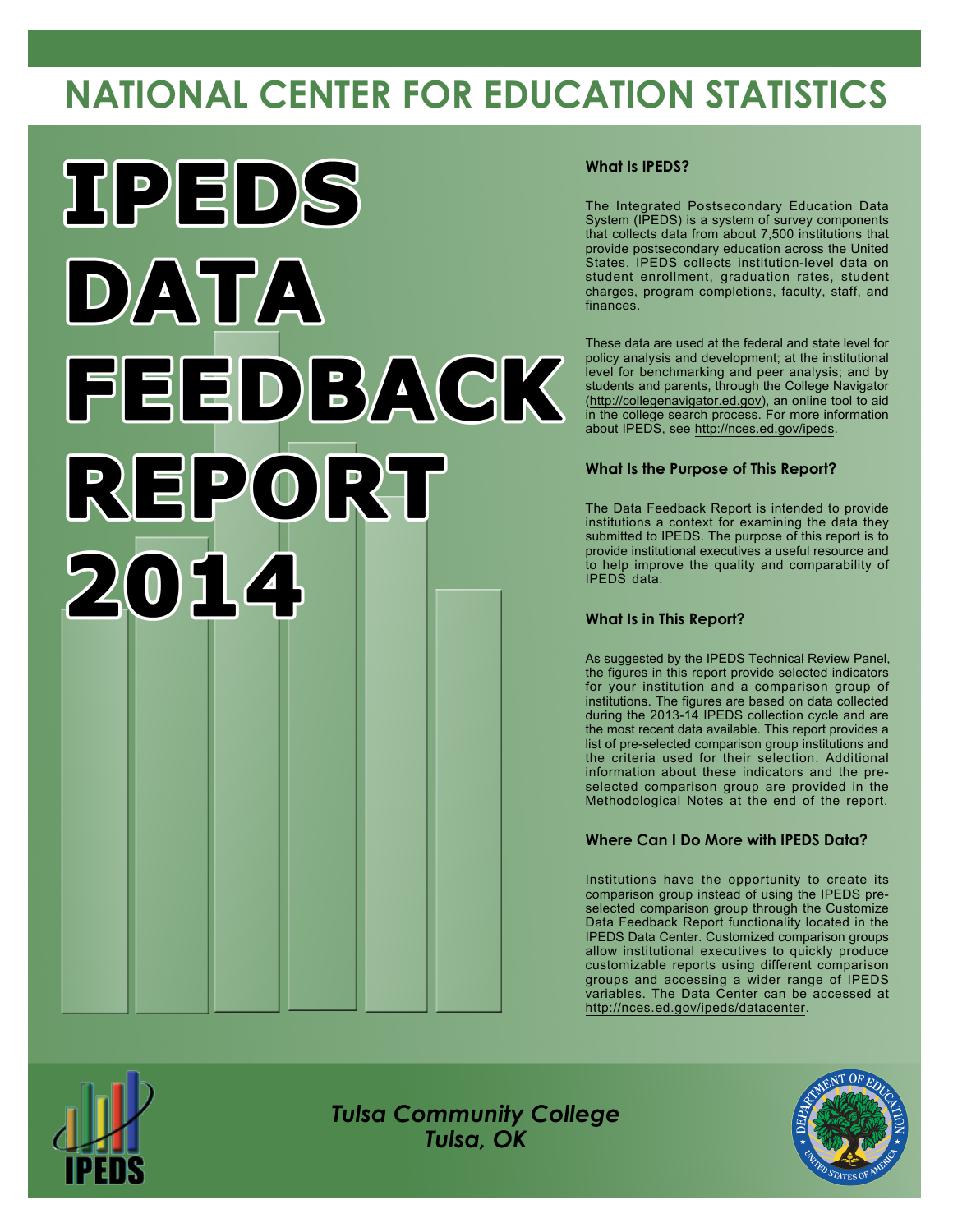# **COMPARISON GROUP**

Comparison group data are included to provide a context for interpreting your institution's statistics. If your institution did not define a Custom Comparison Group for this report by July 15, NCES selected a comparison group for you. (In this case, the characteristics used to define the comparison group appears below.) The Customize Data Feedback Report functionality on the IPEDS Data Center [\(http://nces.ed.gov/ipeds/datacenter/\)](http://nces.ed.gov/ipeds/datacenter/) can be used to reproduce the figures in this report using different peer groups.

The custom comparison group chosen by Tulsa Community College includes the following 35 institutions:

- Austin Community College District (Austin, TX)
- Bunker Hill Community College (Boston, MA)
- Central New Mexico Community College (Albuquerque, NM)
- Central Piedmont Community College (Charlotte, NC)
- City College of San Francisco (San Francisco, CA)
- Columbus State Community College (Columbus, OH)
- Community College of Allegheny County (Pittsburgh, PA)
- Community College of Denver (Denver, CO)
- Cuyahoga Community College District (Cleveland, OH)
- Delgado Community College (New Orleans, LA)
- Des Moines Area Community College (Ankeny, IA)
- El Paso Community College (El Paso, TX) Erie Community College (Buffalo, NY)
- Essex County College (Newark, NJ)
- Glendale Community College (Glendale, AZ)
- Hillsborough Community College (Tampa, FL)
- Houston Community College (Houston, TX)
- Jefferson Community and Technical College (Louisville, KY)
- Lone Star College System (The Woodlands, TX)
- Long Beach City College (Long Beach, CA)
- Mesa Community College (Mesa, AZ)
- Metropolitan Community College Area (Omaha, NE)
- Milwaukee Area Technical College (Milwaukee, WI)
- Oklahoma City Community College (Oklahoma City, OK)
- Owens Community College (Perrysburg, OH)
- Paradise Valley Community College (Phoenix, AZ)
- Pima Community College (Tucson, AZ)
- Portland Community College (Portland, OR)
- Rose State College (Midwest City, OK)
- Saint Louis Community College (Saint Louis, MO)
- Salt Lake Community College (Salt Lake City, UT)
- San Joaquin Delta College (Stockton, CA)
- Southwest Tennessee Community College (Memphis, TN)
- Tarrant County College District (Fort Worth, TX)
- Wayne County Community College District (Detroit, MI)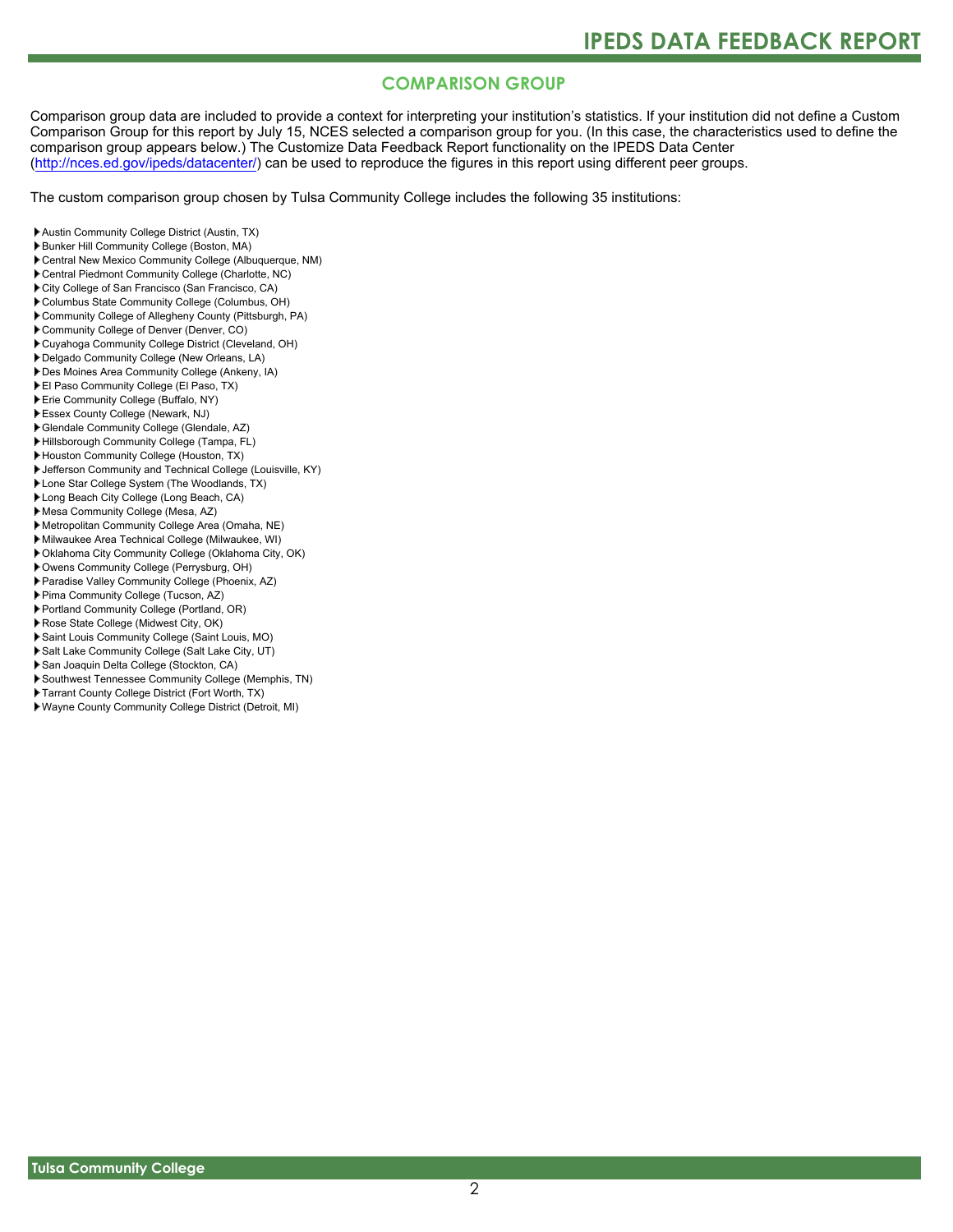



NOTE: For more information about disaggregation of data by race and ethnicity, see the Methodological Notes. Median values for the comparison group will not add to 100%. See "Use of Median Values for Comparison Group" for how median values are determined. N is the number of institutions in the comparison group. SOURCE: U.S. Department of Education, National Center for Education Statistics, Integrated Postsecondary Education Data System (IPEDS): Spring 2014, Fall Enrollment component.

#### **Figure 2. Unduplicated 12-month headcount (2012-13), total FTE enrollment (2012-13), and full- and part-time fall enrollment (Fall 2013)**

#### **Figure 3. Number of subbaccalaureate degrees and certificates awarded, by level: 2012-13**



NOTE: For details on calculating full-time equivalent (FTE) enrollment, see Calculating FTE in the Methodological Notes. N is the number of institutions in the comparison group. SOURCE: U.S. Department of Education, National Center for Education Statistics, Integrated Postsecondary Education Data System (IPEDS): Fall 2013, 12-month Enrollment component and Spring 2014, Fall Enrollment component.



**The Your institution Comparison Group Median (N=35)** NOTE: N is the number of institutions in the comparison group.

SOURCE: U.S. Department of Education, National Center for Education Statistics, Integrated Postsecondary Education Data System (IPEDS): Fall 2013, Completions component.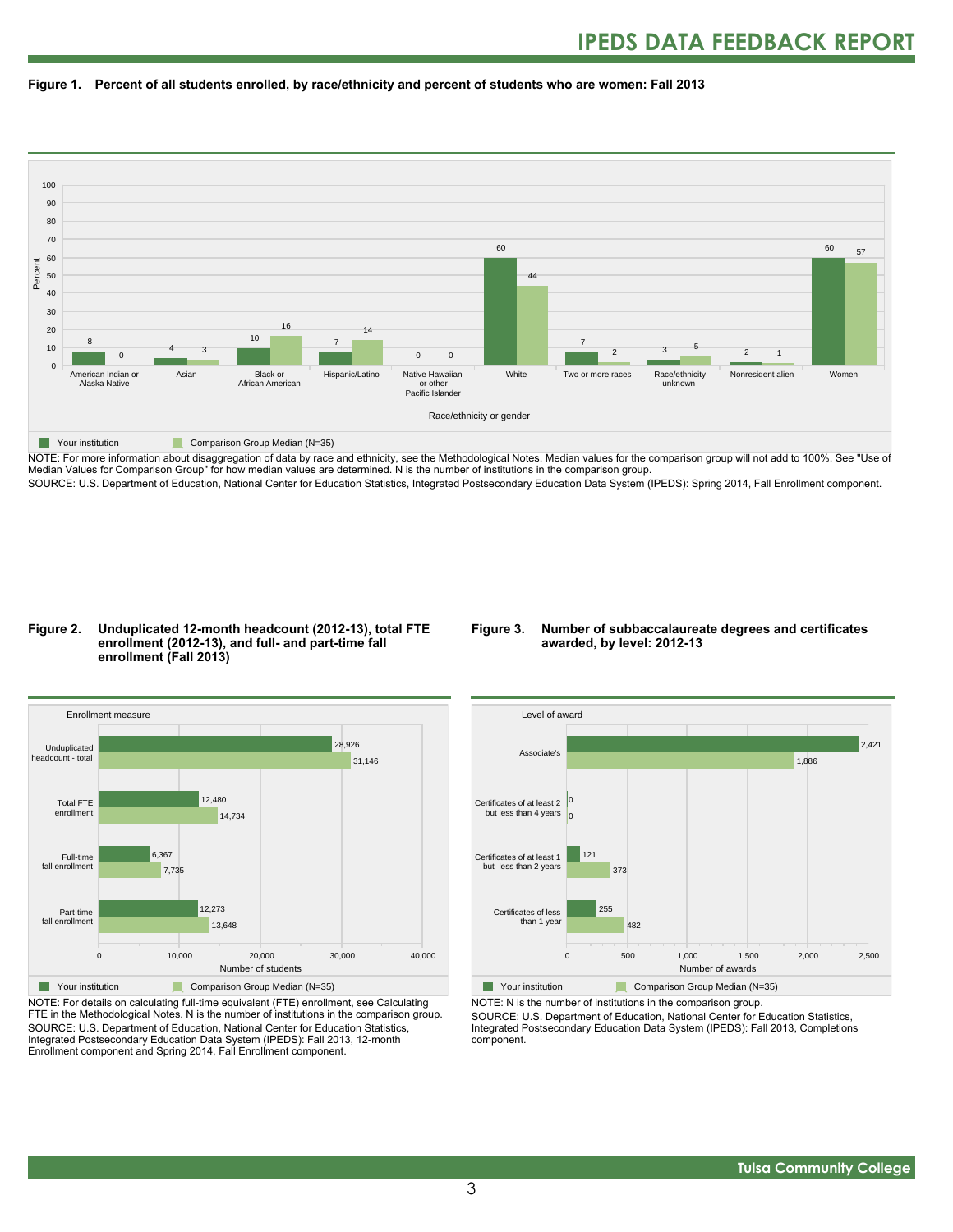# **IPEDS DATA FEEDBACK REPORT**

**Figure 4. Academic year tuition and required fees for full-time, first-time degree/certificate-seeking undergraduates: 2010-11 to 2013-14**



NOTE: The tuition and required fees shown here are the lowest reported from the categories of in-district, in-state, and out-of-state. N is the number of institutions in the comparison group.

SOURCE: U.S. Department of Education, National Center for Education Statistics, Integrated Postsecondary Education Data System (IPEDS): Fall 2013, Institutional Characteristics component.





NOTE: Average net price is for full-time, first-time degree/certificate-seeking undergraduate students and is generated by subtracting the average amount of federal, state/local government, and institutional grant and scholarship aid from the total cost of attendance. Total cost of attendance is the sum of published tuition and required fees, books and supplies, and the average room and board and other expenses. For details, see the Methodological Notes. N is the number of institutions in the comparison group. SOURCE: U.S. Department of Education, National Center for Education Statistics, Integrated Postsecondary Education Data System (IPEDS): Fall 2013, Institutional Characteristics component; Winter 2013-14, Student Financial Aid component.

**Figure 6. Percent of full-time, first-time degree/certificate-seeking undergraduate students who received grant or scholarship aid from the federal government, state/local government, or the institution, or loans, by type of aid: 2012-13**



NOTE: Any grant aid above includes grant or scholarship aid from the federal government, state/local government, or the institution. Federal grants includes Pell grants and other federal grants. Any loans includes federal loans and other loans to students. For details on how students are counted for financial aid reporting, see Cohort Determination in the Methodological Notes. N is the number of institutions in the comparison group. SOURCE: U.S. Department of Education, National Center for Education Statistics, Integrated Postsecondary Education Data System (IPEDS): Winter 2013-14, Student Financial Aid component.

#### **Figure 7. Average amounts of grant or scholarship aid from the federal government, state/local government, or the institution, or loans received, by full-time, first-time degree/certificate-seeking undergraduate students, by type of aid: 2012-13**



NOTE: Any grant aid above includes grant or scholarship aid from the federal government, state/local government, or the institution. Federal grants includes Pell grants and other federal grants. Any loans includes federal loans and other loans to students. Average amounts of aid were calculated by dividing the total aid awarded by the total number of recipients in each institution. N is the number of institutions in the comparison group. SOURCE: U.S. Department of Education, National Center for Education Statistics, Integrated Postsecondary Education Data System (IPEDS): Winter 2013-14, Student Financial Aid component.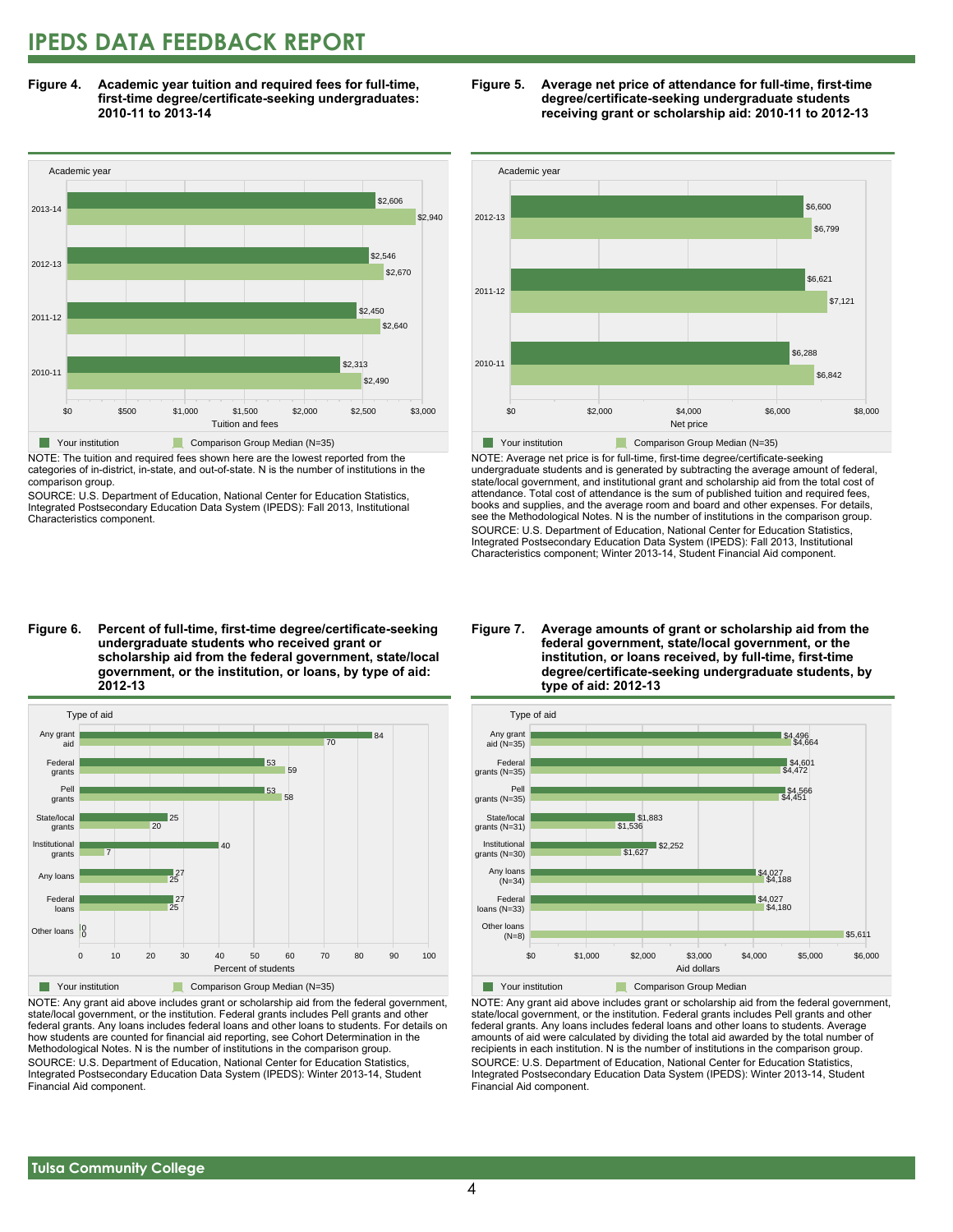# **IPEDS DATA FEEDBACK REPORT**

**Figure 8. Percent of all undergraduates receiving aid by type of aid: 2012-13**

**Figure 9. Average amount of aid received by all undergraduates, by type of aid: 2012-13**



NOTE: Any grant aid above includes grant or scholarship aid from the federal government, state/local government, the institution, or other sources. Federal loans includes only federal loans to students. N is the number of institutions in the comparison group. SOURCE: U.S. Department of Education, National Center for Education Statistics, Integrated Postsecondary Education Data System (IPEDS): Winter 2013-14, Student Financial Aid component.



NOTE: Any grant aid above includes grant or scholarship aid from the federal government, state/local government, the institution, or other sources. Federal loans includes federal loans to students. Average amounts of aid were calculated by dividing the total aid awarded by the total number of recipients in each institution. N is the number of institutions in the comparison group.

SOURCE: U.S. Department of Education, National Center for Education Statistics, Integrated Postsecondary Education Data System (IPEDS): Winter 2013-14, Student Financial Aid component.

#### **Figure 10. Graduation rate and transfer-out rate (2010 cohort); graduation rate cohort as a percent of total entering students, and retention rates of first-time students (Fall 2013)**



NOTE: Graduation rate cohort includes all full-time, first-time degree/certificate-seeking undergraduate students. Entering class includes all students coming to the institution for the first time. Graduation and transfer-out rates are the Student Right-to-Know rates. Only institutions with a mission to prepare students to transfer are required to report transfers out. Retention rates are measured from the fall of first enrollment to the following fall. For details, see the Methodological Notes. N is the number of institutions in the comparison group.

SOURCE: U.S. Department of Education, National Center for Education Statistics, Integrated Postsecondary Education Data System (IPEDS): Winter 2013-14, Graduation Rates component and Spring 2014, Fall Enrollment component.

#### **Figure 11. Graduation rates of full-time, first-time degree/ certificate-seeking undergraduates within normal time, and 150% and 200% of normal time to completion: 2009 cohort**



NOTE: The 150% graduation rate is the Student Right-to-Know (SRK) rates; the Normal time and 200% rates are calculated using the same methodology. For details, see the Methodological Notes. N is the number of institutions in the comparison group. SOURCE: U.S. Department of Education, National Center for Education Statistics, Integrated Postsecondary Education Data System (IPEDS): Winter 2013-14, 200% Graduation Rates component.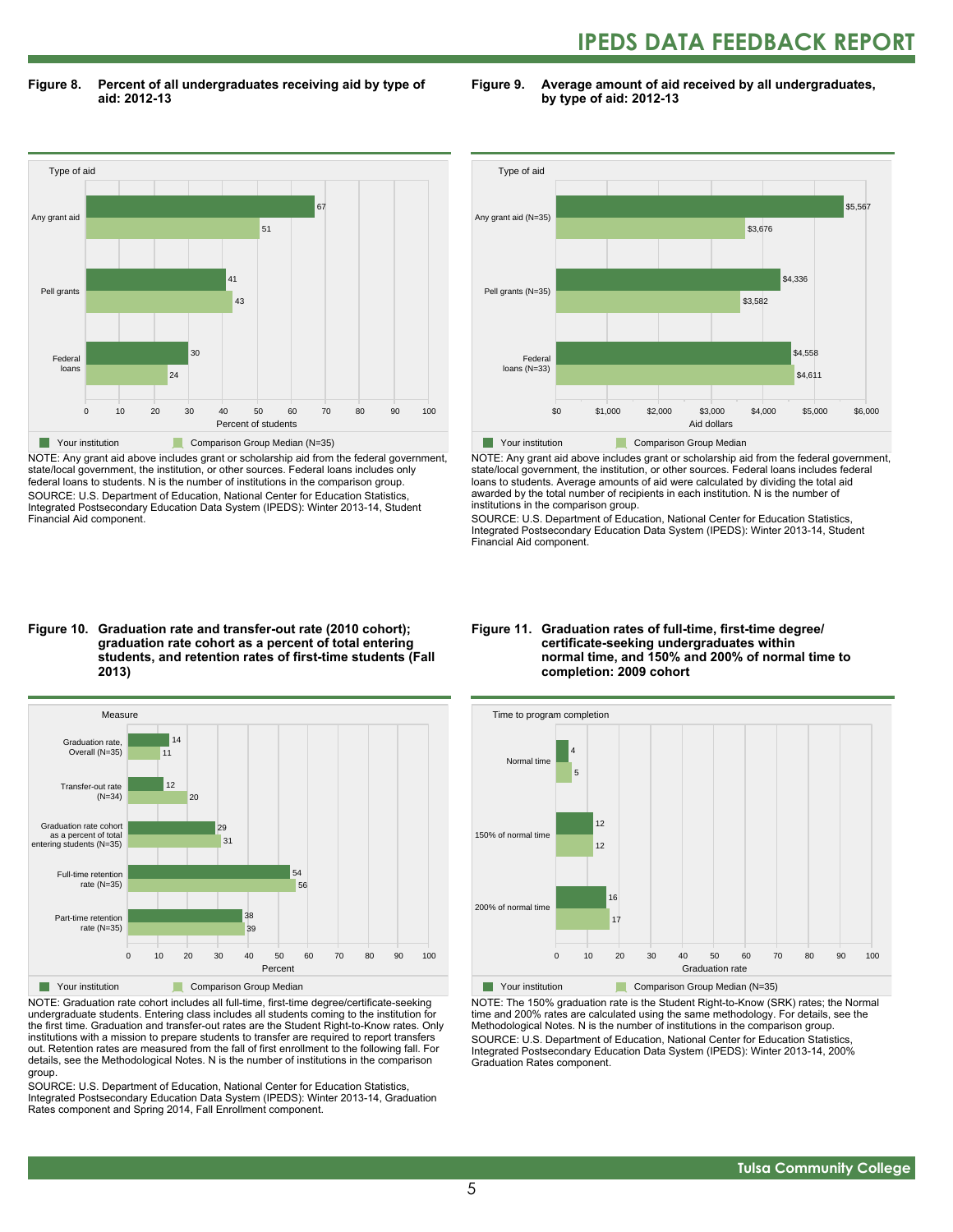# **IPEDS DATA FEEDBACK REPORT**

**Figure 12. Full-time equivalent staff, by occupational category: Fall 2013**



NOTE: Graduate assistants are not included. For calculation details, see the Methodological Notes. N is the number of institutions in the comparison group. SOURCE: U.S. Department of Education, National Center for Education Statistics, Integrated Postsecondary Education Data System (IPEDS): Spring 2014, Human Resources component.





NOTE: Average salaries of full-time instructional non-medical staff equated to 9-month contracts was calculated by multiplying the average monthly salary by 9. The average monthly salary was calculated by dividing the total salary outlays by the total number of months covered by staff on 9, 10, 11 and 12-month contracts.

SOURCE: U.S. Department of Education, National Center for Education Statistics, Integrated Postsecondary Education Data System (IPEDS): Spring 2014, Human Resources component.

#### **Figure 14. Percent distribution of core revenues, by source: Fiscal year 2013**



NOTE: The comparison group median is based on those members of the comparison group that report finance data using the same accounting standards as the comparison institution. For a detailed definition of core revenues, see the Methodological Notes. N is the number of institutions in the comparison group.

SOURCE: U.S. Department of Education, National Center for Education Statistics, Integrated Postsecondary Education Data System (IPEDS): Spring 2014, Finance component.

#### **Figure 15. Core expenses per FTE enrollment, by function: Fiscal year 2013**



NOTE: Expenses per full-time equivalent (FTE) enrollment, particularly instruction, may be inflated because finance data includes all core expenses while FTE reflects credit activity only. For details on calculating FTE enrollment and a detailed definition of core expenses, see the Methodological Notes. N is the number of institutions in the comparison group. SOURCE: U.S. Department of Education, National Center for Education Statistics, Integrated Postsecondary Education Data System (IPEDS): Fall 2013, 12-month Enrollment component and Spring 2014, Finance component.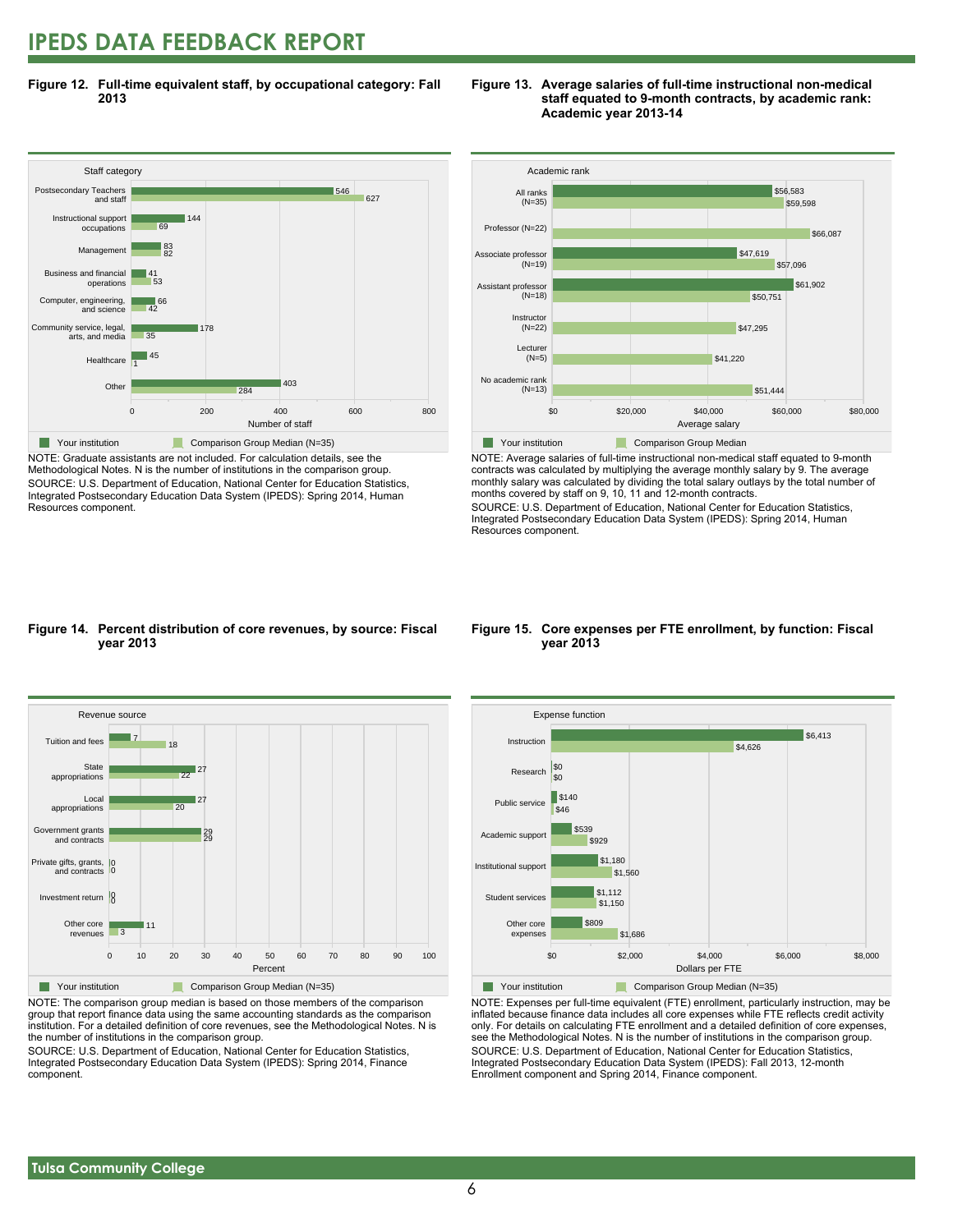# **METHODOLOGICAL NOTES**

#### **Overview**

This report is based on data supplied by institutions to IPEDS during the 2013-14 data collection year. Response rates exceeded 99% for most surveys. Detailed response tables are included in IPEDS First Look reports, which can be found at [http://nces.ed.gov/pubsearch/getpubcats.asp?sid=010.](http://nces.ed.gov/pubsearch/getpubcats.asp?sid=010)

#### **Use of Median Values for Comparison Group**

The value for the comparison institution is compared to the median value for the comparison group for each statistic included in the figure. If more than one statistic is presented in a figure, the median values are determined separately for each indicator or statistic. Medians are not reported for comparison groups with fewer than three values. Where percentage distributions are presented, median values may not add to 100%. The IPEDS Data Center provides access to all of the data used to create the figures included in this report.

#### **Missing Statistics**

If a statistic is not reported for your institution, the omission indicates that the statistic is not relevant to your institution and the data were not collected. Not all notes may be applicable to your report.

#### **Use of Imputed Data**

All IPEDS data are subject to imputation for total (institutional) and partial (item) nonresponse. If necessary, imputed values were used to prepare your report.

#### **Data Confidentiality**

IPEDS data are not collected under a pledge of confidentiality.

#### **Disaggregation of Data by Race/Ethnicity**

When applicable, some statistics are disaggregated by race/ethnicity. Data disaggregated by race/ethnicity have been reported using the 1997 Office of Management and Budget categories. Detailed information about the race/ethnicity categories can be found at <http://nces.ed.gov/ipeds/reic/resource.asp>.

#### **Cohort Determination for Reporting Student Financial Aid and Graduation Rates**

Student cohorts for reporting Student Financial Aid and Graduation Rates data are based on the reporting type of the institution. For institutions that report based on an academic year (those operating on standard academic terms), student counts and cohorts are based on fall term data. Student counts and cohorts for program reporters (those that do not operate on standard academic terms) are based on unduplicated counts of students enrolled during a full 12-month period.

#### **Description of Statistics Used in the Figures**

#### *Admissions and Test Score Data*

Admissions and test score data are presented only for institutions that do not have an open admission policy, and apply to first-time, degree/certificate-seeking undergraduate students only. Applicants include only those students who fulfilled all requirements for consideration for admission and who were notified of one of the following actions: admission, non-admission, placement on a wait list, or application withdrawn (by applicant or institution). Admitted applicants (admissions) include wait-listed students who were subsequently offered admission. Early decision, early action, and students who began studies during the summer prior to the fall reporting period are included. Institutions report test scores only if they are required for admission.

#### *Average Institutional Net Price*

Average net price is calculated for full-time, first-time degree/certificateseeking undergraduates who were awarded grant or scholarship aid from the federal government, state/local government, or the institution anytime during the full aid year. For public institutions, this includes only students who paid the in-state or in-district tuition rate. Other sources of grant aid are excluded. Average net price is generated by subtracting the average amount of federal, state/local government, and institutional grant and scholarship aid from the total cost of attendance. Total cost of attendance is the sum of published tuition and required fees, books and supplies, and the average room and board and other expenses.

For the purpose of the IPEDS reporting, aid received refers to financial aid that was awarded to, and accepted by, a student. This amount may differ from the aid amount that is disbursed to a student.

#### *Core Revenues*

Core revenues for public institutions reporting under GASB standards include tuition and fees; state and local appropriations; government grants and contracts; private gifts, grants, and contracts; sales and services of educational activities; investment income; other operating and nonoperating sources; and other revenues and additions (federal and capital appropriations and grants and additions to permanent endowments). Core revenues for private, not-for-profit institutions (and a small number of public institutions) reporting under FASB standards include tuition and fees; government appropriations (federal, state, and local); government grants and contracts; private gifts, grants, and contracts (including contributions from affiliated entities); investment return; sales and services of educational activities; and other sources. Core revenues for private, forprofit institutions reporting under FASB standards include tuition and fees; government appropriations, grants, and contracts (federal, state, and local); private grants and contracts; investment income; sales and services of educational activities; and other sources. At degree-granting institutions, core revenues exclude revenues from auxiliary enterprises (e.g., bookstores, dormitories), hospitals, and independent operations. Nondegree-granting institutions do no report revenue from auxiliary enterprises in a separate category. These amounts may be included in the core revenues from other sources.

#### *Core Expenses*

Core expenses include expenses for instruction, research, public service, academic support, institutional support, student services, scholarships and fellowships (net of discounts and allowances), and other expenses. Expenses for operation and maintenance of plant, depreciation, and interest are allocated to each of the other functions. Core expenses at degree-granting institutions exclude expenses for auxiliary enterprises (e.g., bookstores, dormitories), hospitals, and independent operations. Nondegree-granting institutions do not report expenses for auxiliary enterprises in a separate category. These amounts may be included in the core expenses as other expenses.